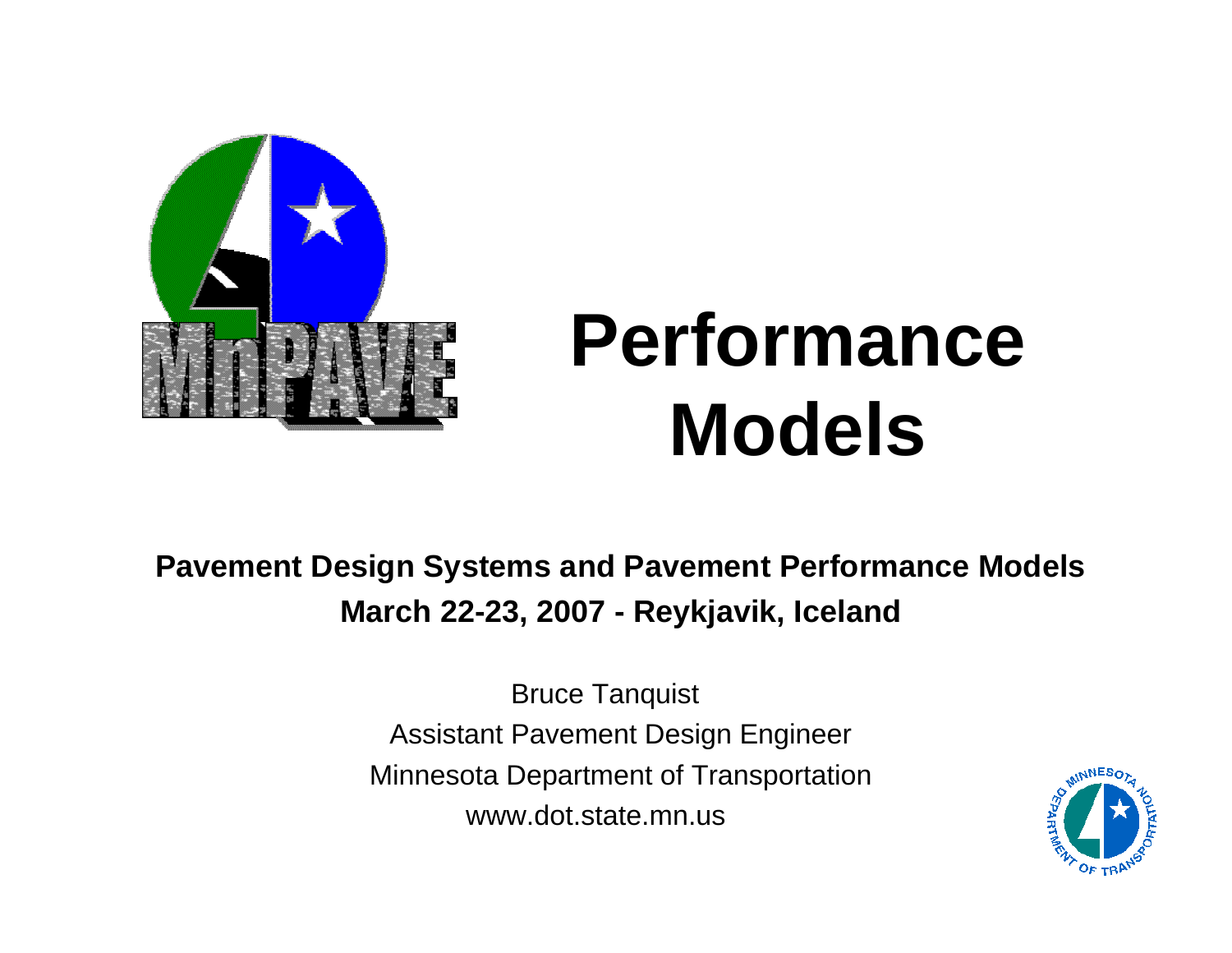#### Effect of Air Voids on Dynamic Modulus

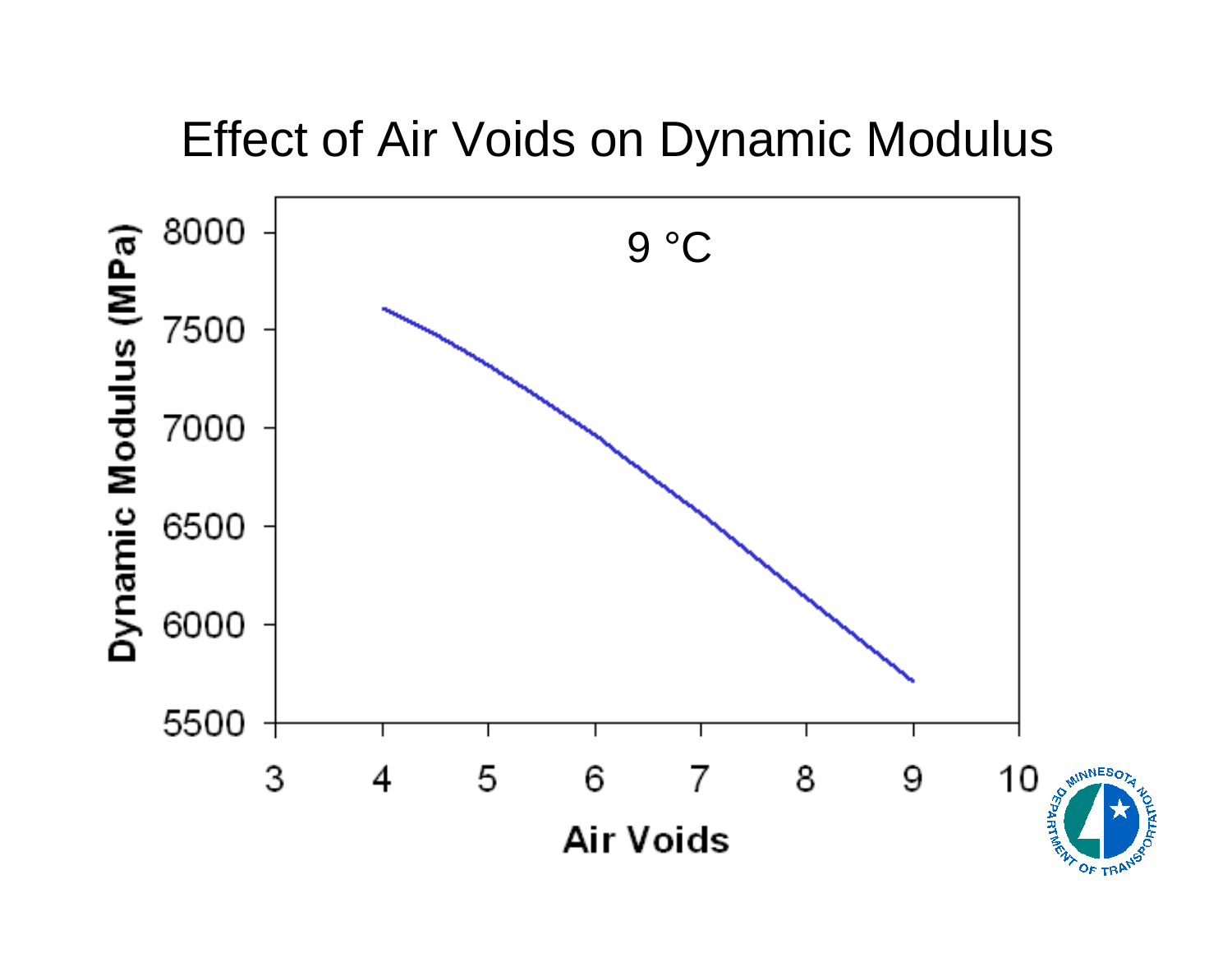#### Effect of Air Voids on Fatigue Life

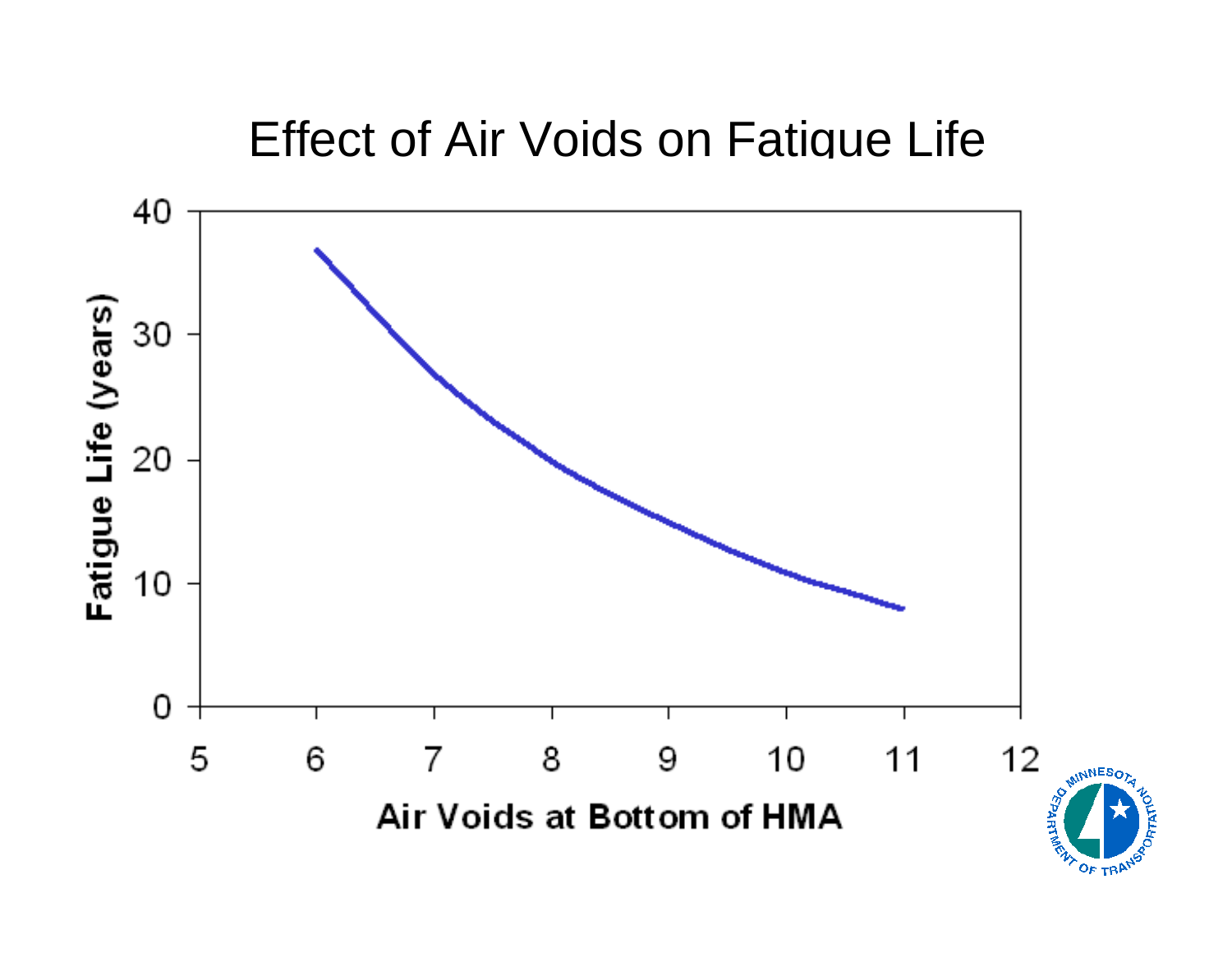# Validation/Calibration Process

- 1. Compare MnPAVE output with current procedure and experience
- 2. Analyze reasonableness of predicted performance, adjust if necessary
- 3. Compare MnROAD performance

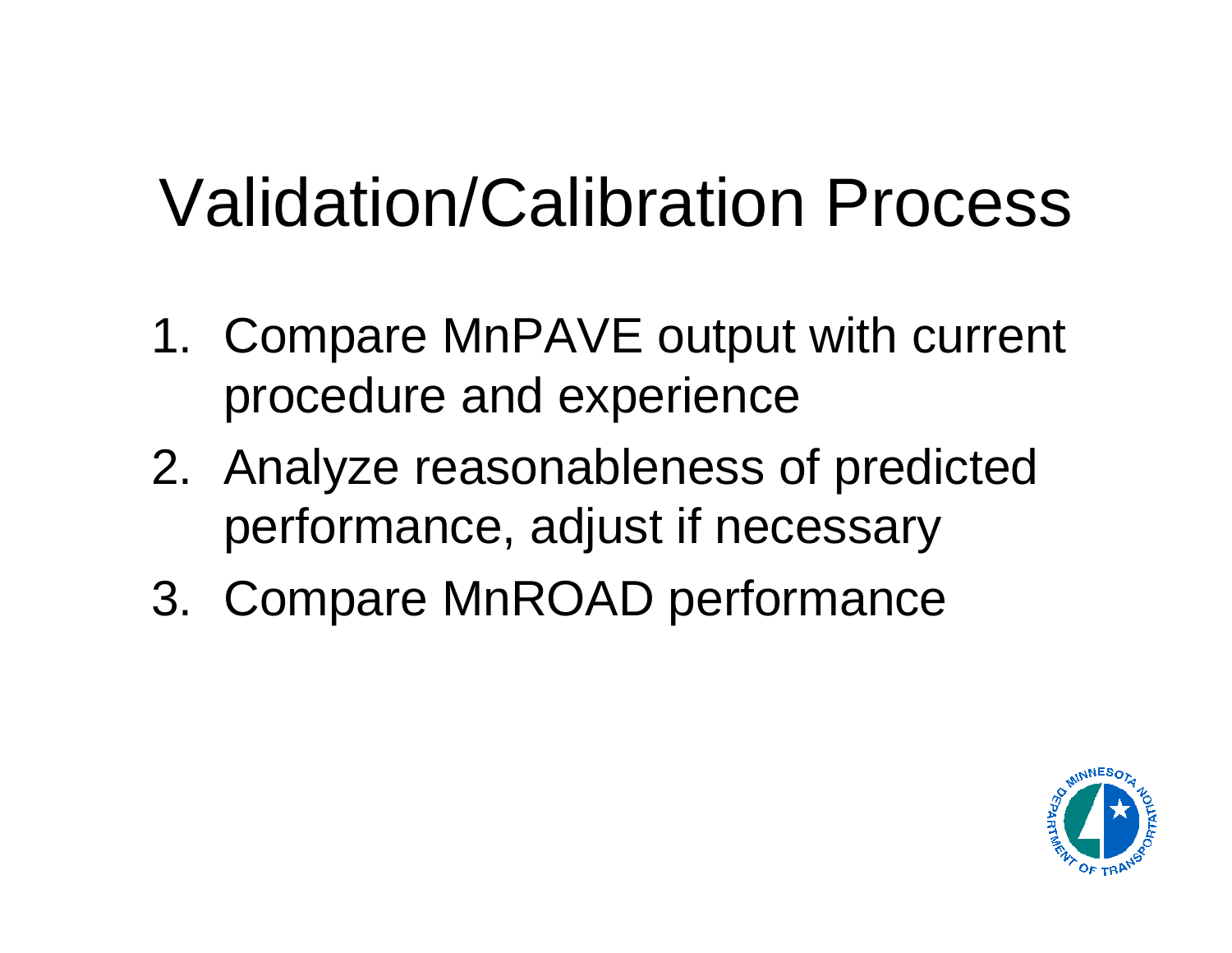## MnPAVE – Calibration

- Fatigue and rutting transfer functions
- Not many failures in Minnesota
- Preliminary calibration based on R-Value designs

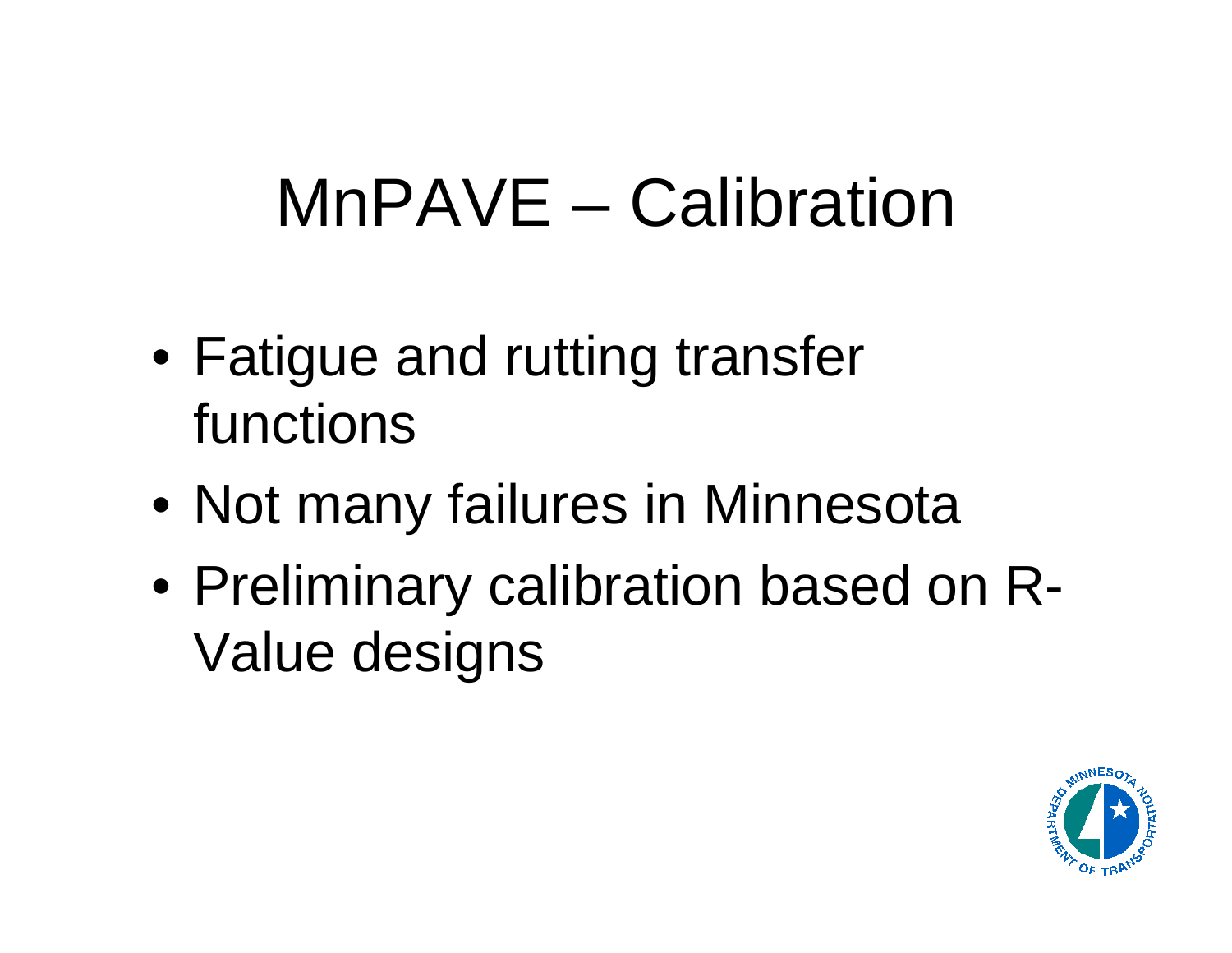# Miner's Hypothesis



Where:

- $n =$  applied load repetitions
- $N =$  allowed load repetitions
- *k* = total number of seasons
- *m* = number of load configurations

Damage ≥ 1 indicates failure

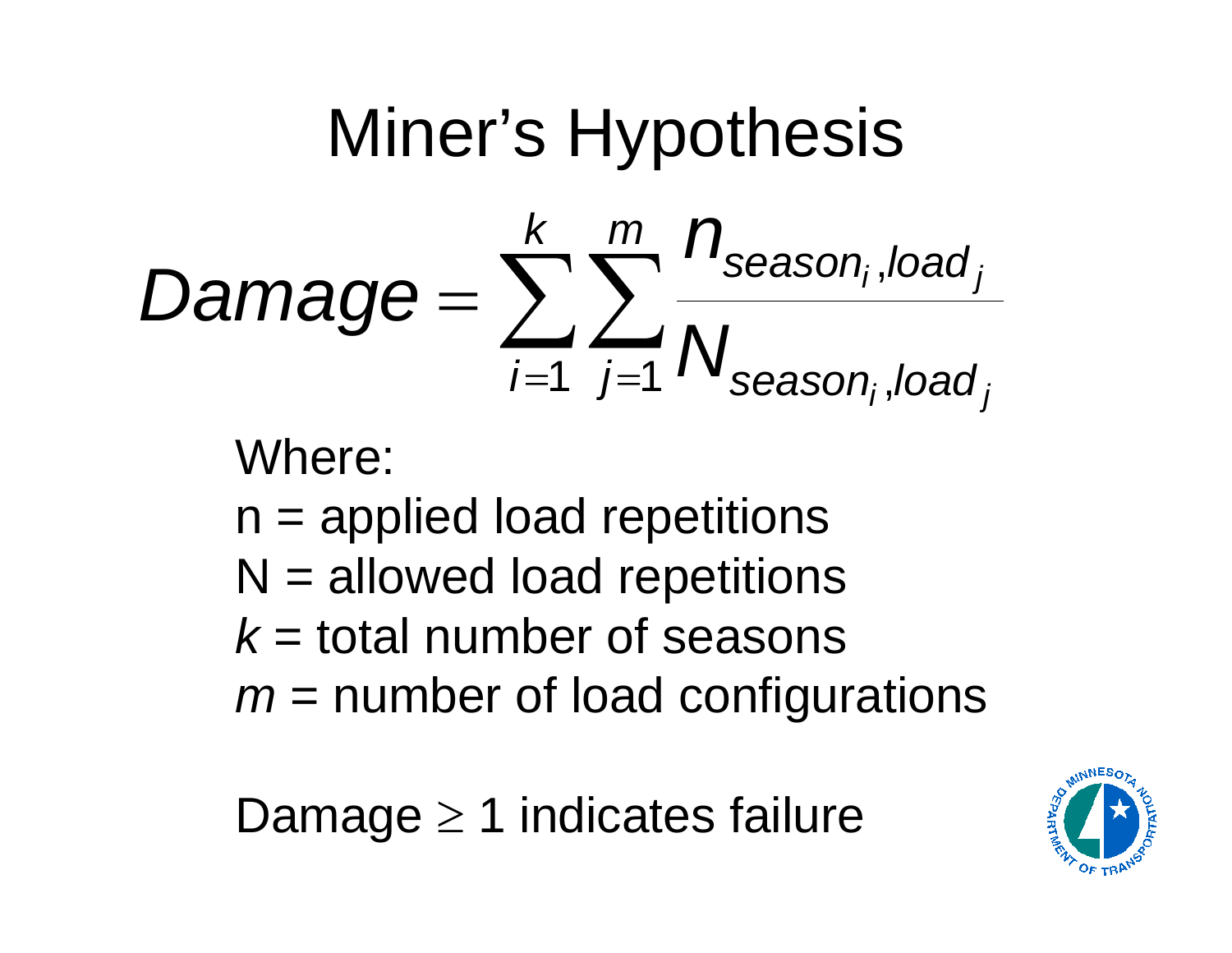#### Transfer Functions: Fatigue **Fred Finn/Asphalt Institute model Fred Finn/Asphalt Institute model**  $(4.32\times10^{-3})\varepsilon^{-3.291}E^{-0.854}$  $4.32\times 10^{-3}$  ) $\varepsilon^{-3.291}E^{-1}$ *N* = $C \times S \times (4.32 \times 10^{-3}) \varepsilon^{-3.291} E$

**Where**

- *N* **= Allowed load repetitions for fatigue = Allowed load repetitions for fatigue**
- *S* **= Shift factor\* = Shift factor\***
- ε **= Tensile strain at bottom of HMA = Tensile strain at bottom of HMA**
- *E* **= HMA dynamic modulus (MPa) = HMA dynamic modulus (MPa)**
- *C* **= correction factor based on air voids and = correction factor based on air voids and binder content binder content**
- **\* Preliminary MnPAVE shift factor of 92.6 is based on \* Preliminary MnPAVE shift factor of 92.6 is based on calibration with existing R calibration with existing R -Value designs. Value designs.**

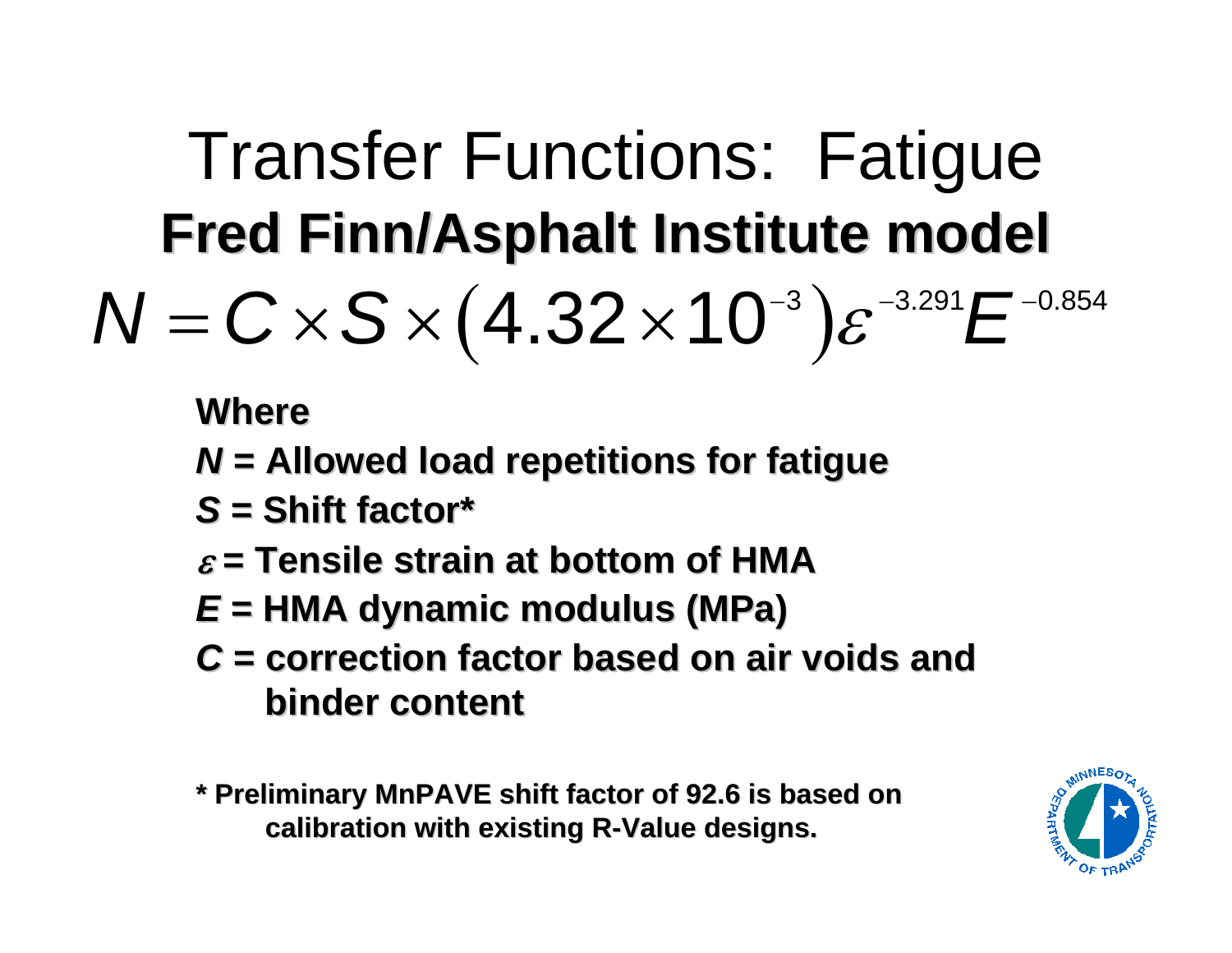## Transfer Functions: Rutting

#### **Calibrated with existing R Calibrated with existing R -Value designs Value designs**

#### 2.5592  $0.00618 \,\varepsilon^{-1}$  $N$  = 0.00618 $\varepsilon$

**Where***N* **= Allowed load repetitions for rutting = Allowed load repetitions for rutting** ε **= vertical strain at top of subgrade = vertical strain at top of subgrade**

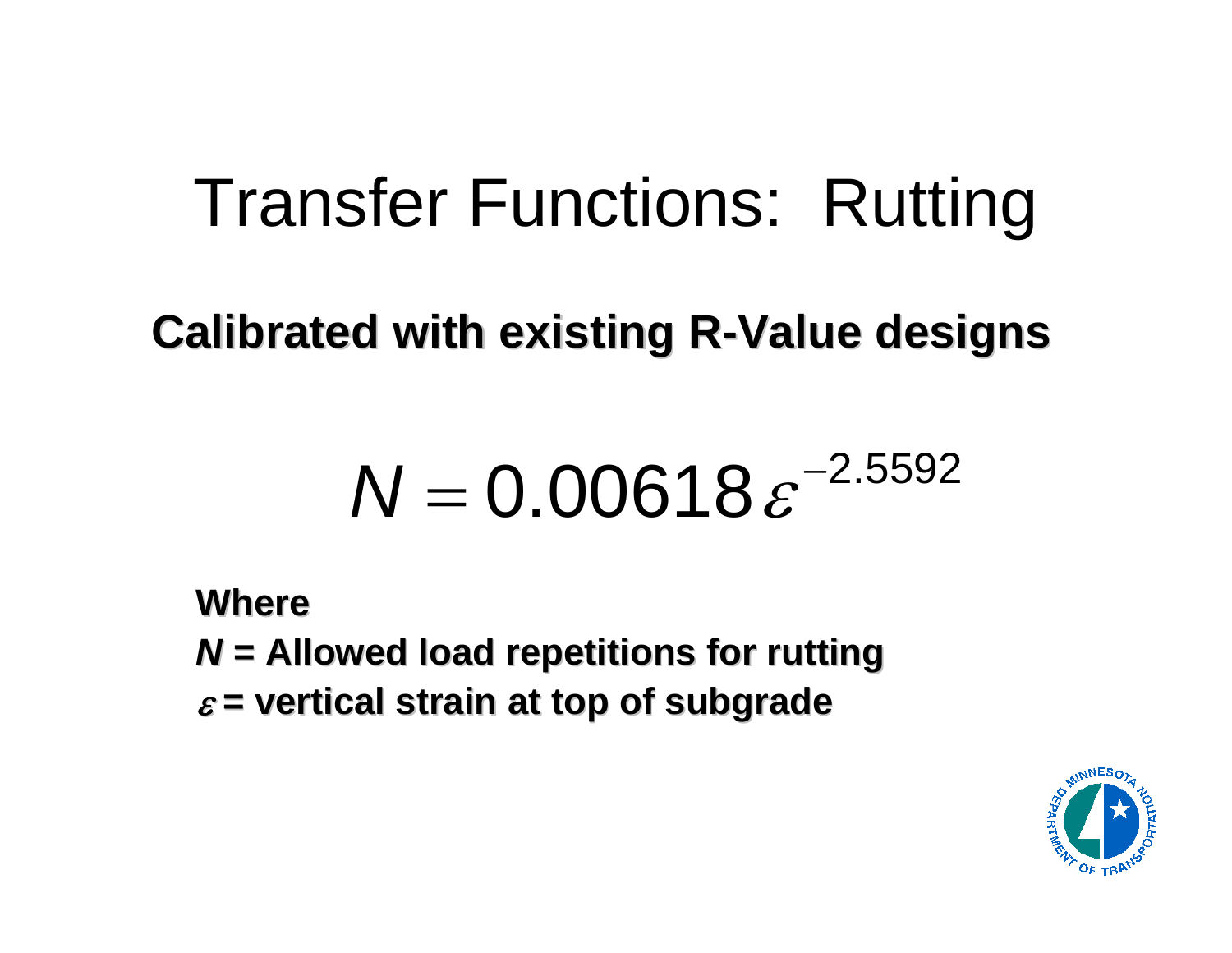#### **R - V alu e Fatigue C alib r ation (2002)**



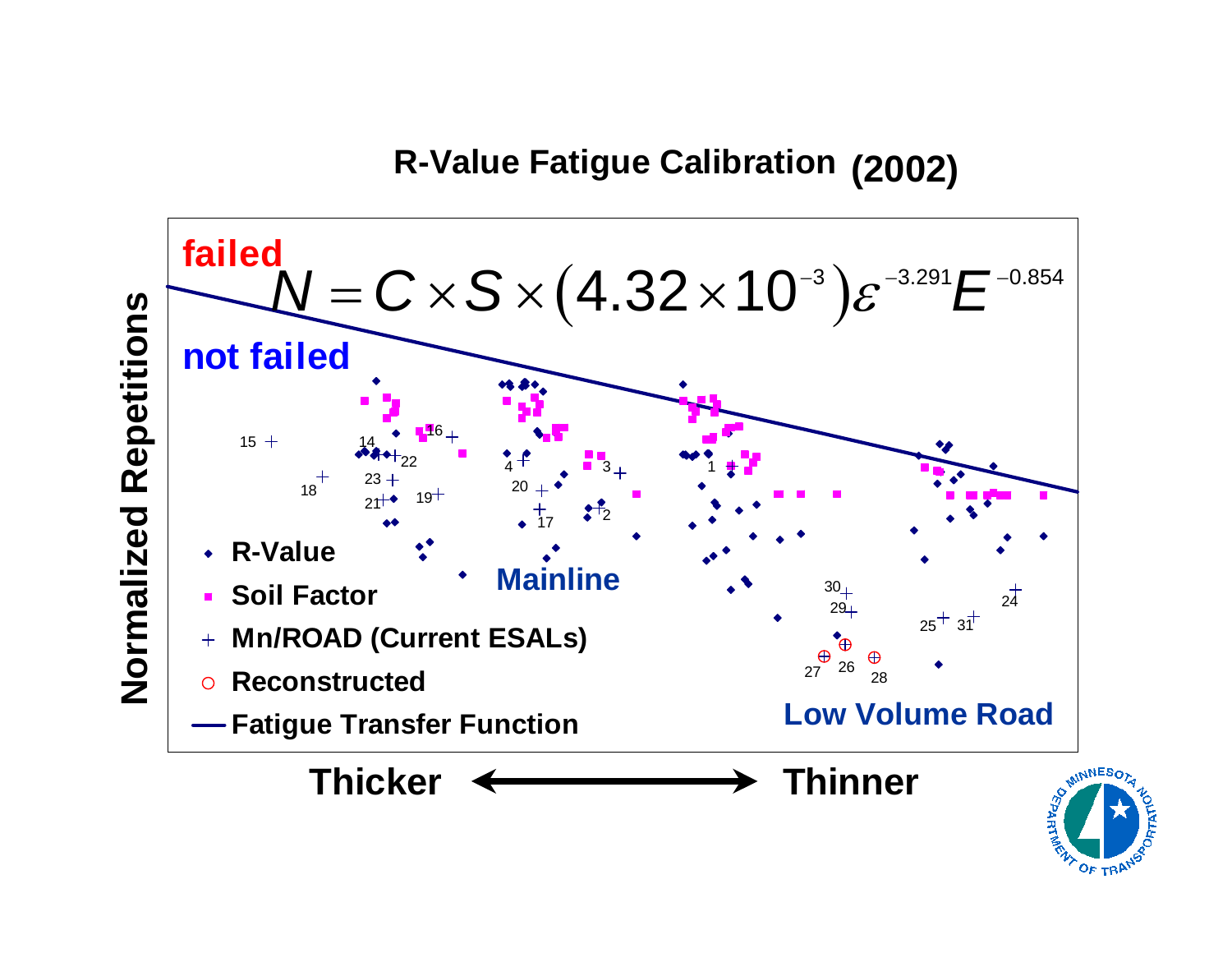# **MnPAVE Calibration**

#### **MnPAVE & R-Value HMA Thickness** Southeast Minnesota Climate

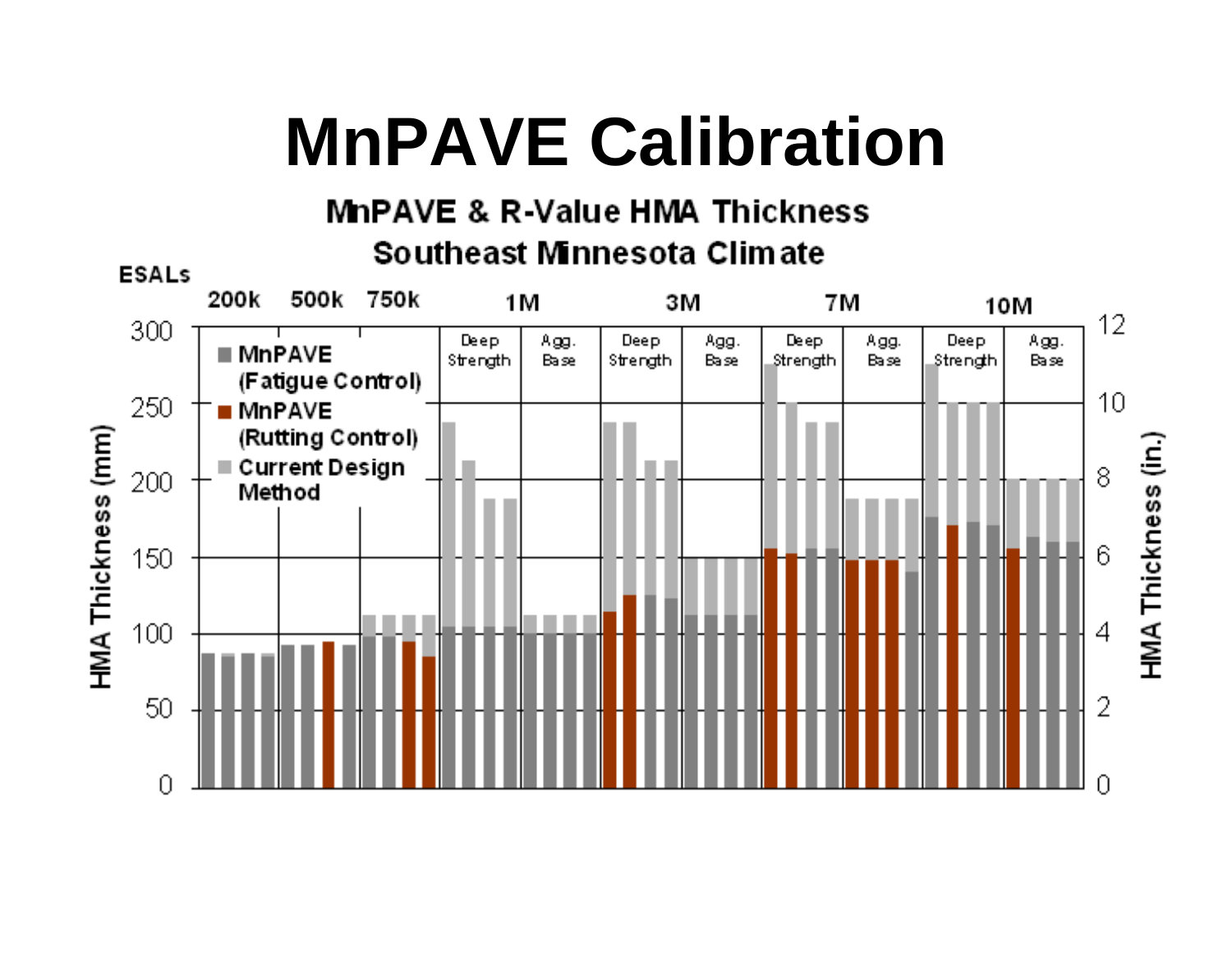

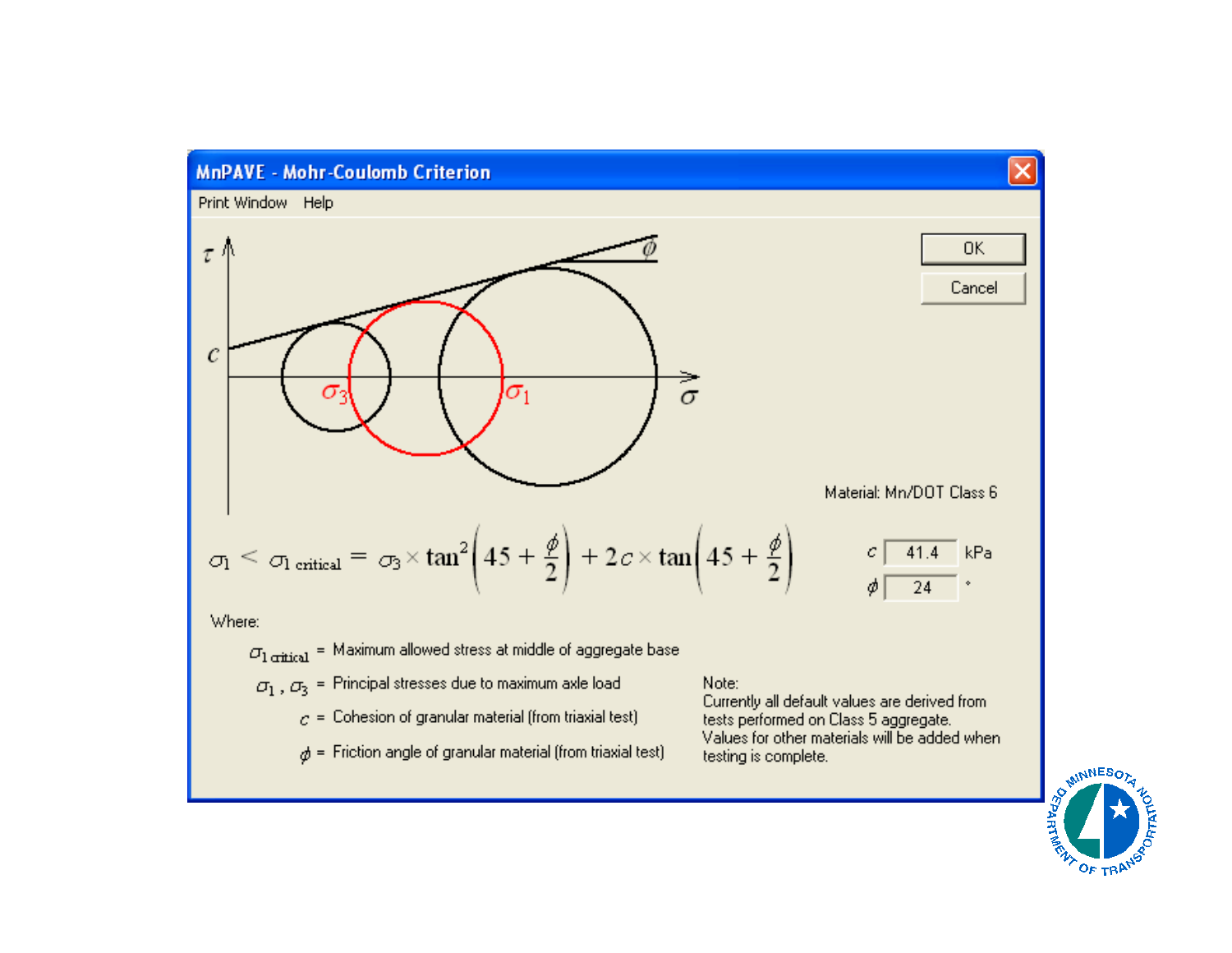#### Triaxial Test Allowable stress criteria for aggregate base

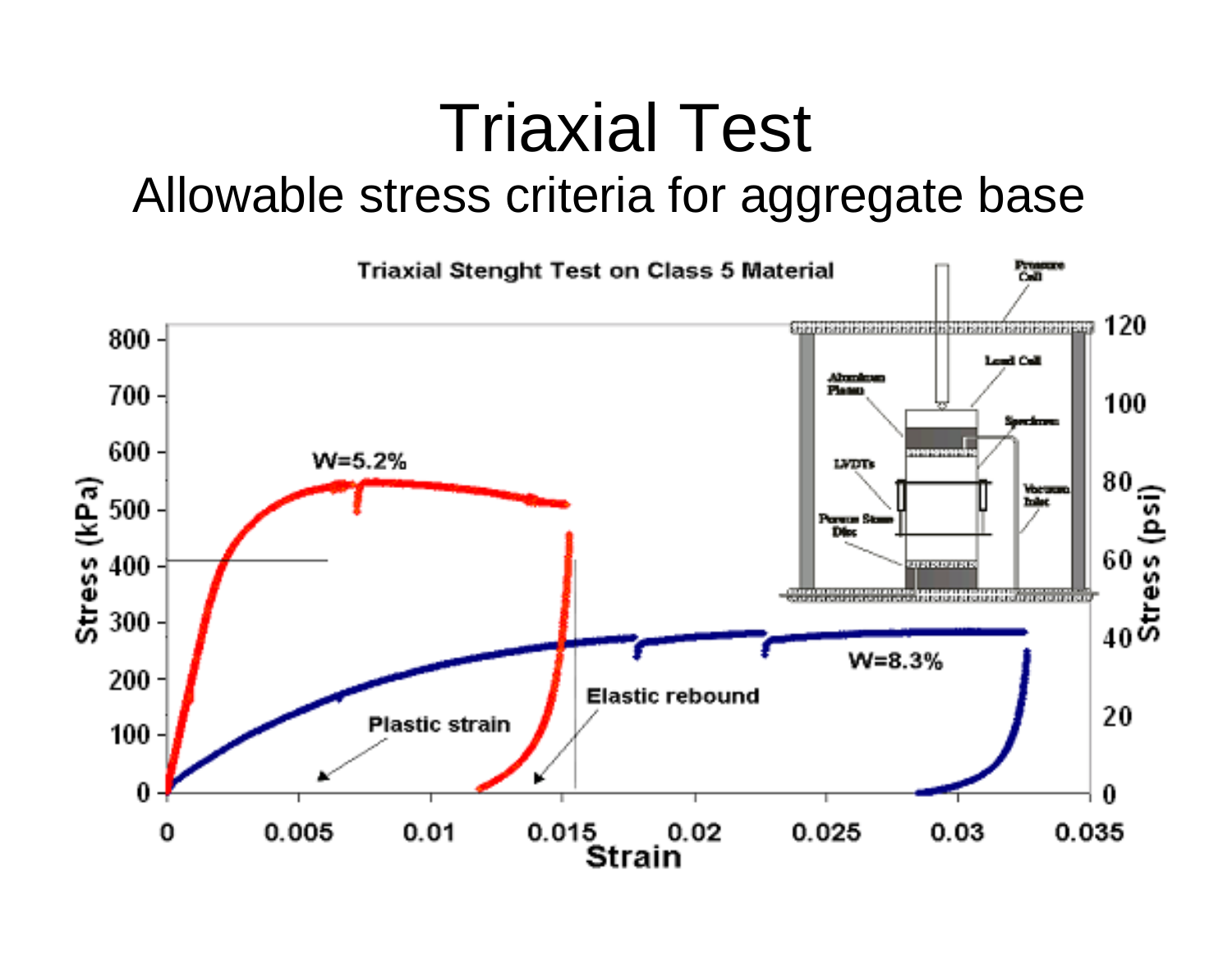#### MnPAVE Mohr-Coulomb Results



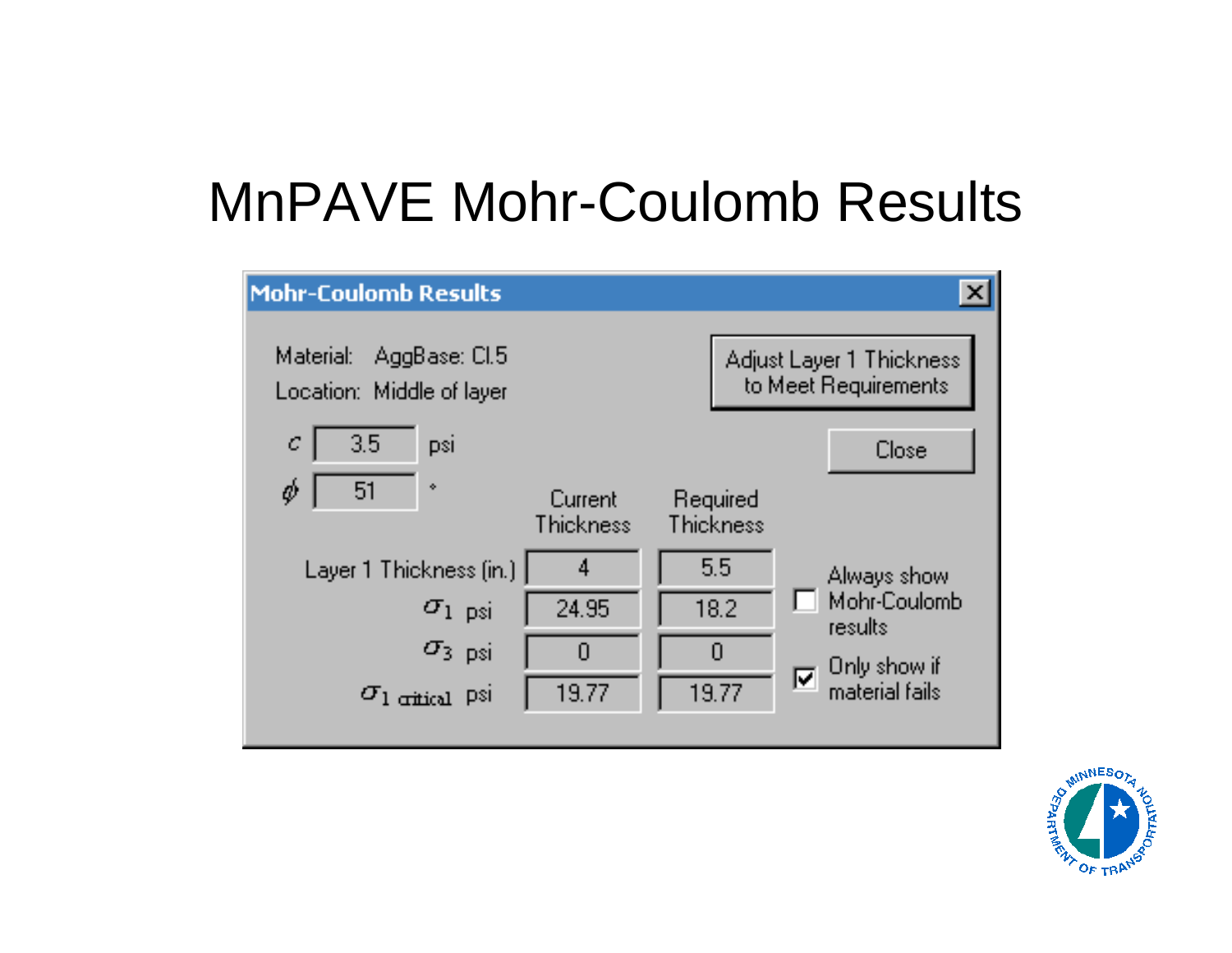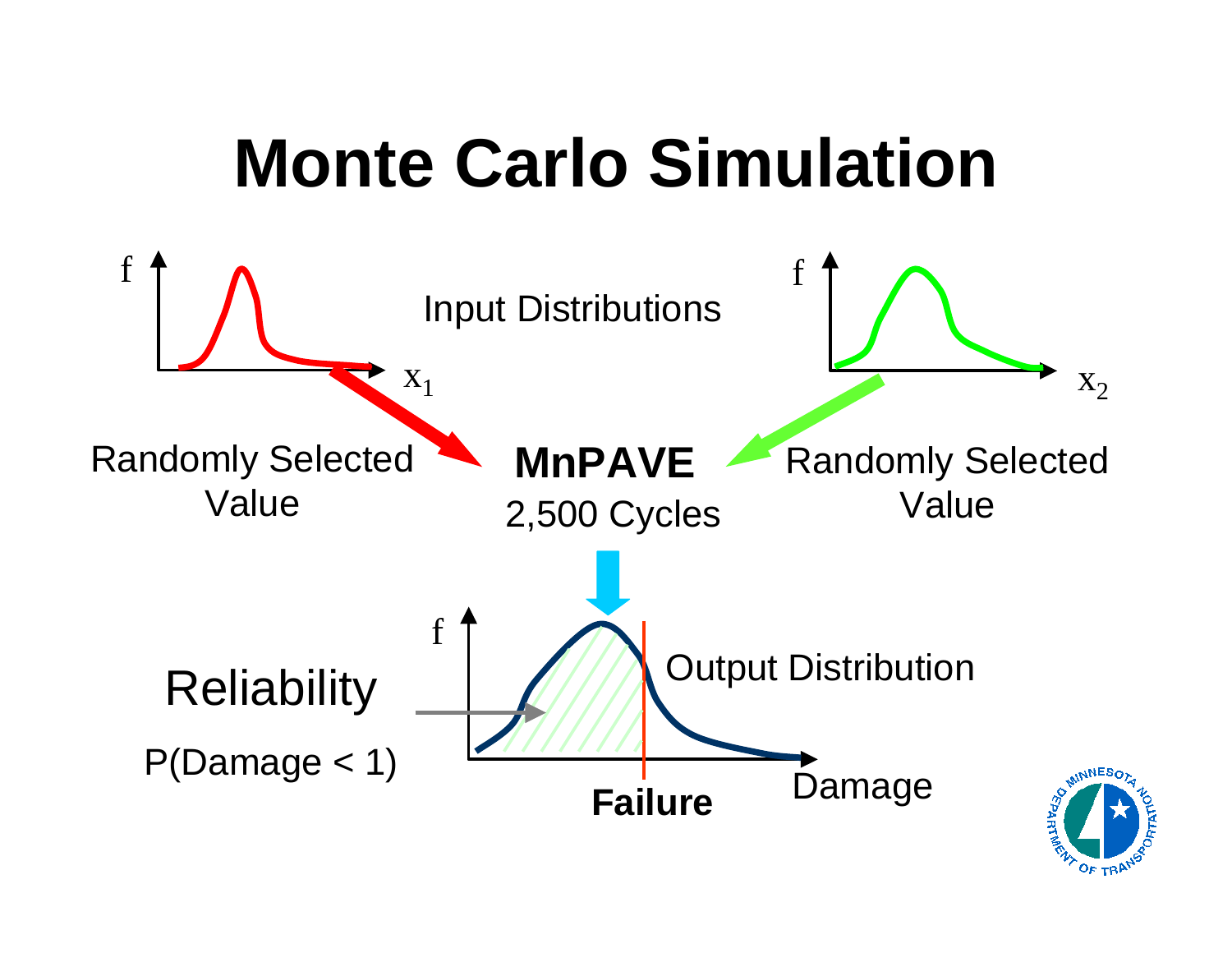| MnPAVE - MnPAVE1                                                                                                                                                                                                                                      | o                                                                                                                                                                                                                 |
|-------------------------------------------------------------------------------------------------------------------------------------------------------------------------------------------------------------------------------------------------------|-------------------------------------------------------------------------------------------------------------------------------------------------------------------------------------------------------------------|
| File Edit View Window Help                                                                                                                                                                                                                            |                                                                                                                                                                                                                   |
| ¥,<br>电量<br>c ei<br>D                                                                                                                                                                                                                                 |                                                                                                                                                                                                                   |
| 뺼<br>MnPAVE1                                                                                                                                                                                                                                          | Overlay Design<br>∥□∥×<br>٠                                                                                                                                                                                       |
| $C$ Life<br><b>Output</b> C Damage<br>Traffic Type<br><b>Total Repetitions</b><br><b>ESAL</b><br>3,000,000<br>Expected Life                                                                                                                           | Basic<br>Batch Mode   Reliability                                                                                                                                                                                 |
| Years<br>22<br>Fatigue<br>$\Box$ Rutting is present in old HMA<br>Adjust Materials<br>$H$ (in.)<br>2<br>HMA: PG 58-34<br>Ξ<br>÷<br>Old: PG 58-34<br>4<br>ŀ۶<br>$\frac{1}{\cdot}$<br>12<br>AggBase: Cl.5<br>Ŋ<br>두<br>EngSoil: CL<br>24<br>UndSoil: CL | Spring Axle Load Limit<br>$PSR$   1.971 Age, yrs<br>$20 \div$<br>Percent of Total Damage<br>Early<br>Late<br>Winter<br>Fall<br>Spring<br>Summer<br>Spring<br>MnPAVE Fatigue<br>55.7<br>16.3<br>0.1<br>2.5<br>25.4 |
| Recalculate<br>Units<br>C English<br>Go Back to<br><b>Control Panel</b><br>$C$ SI                                                                                                                                                                     | Export<br>C Design Summary<br>C Damage Details<br><b>Export to File</b><br><b>MNESOTA</b>                                                                                                                         |
| For Help, press F1                                                                                                                                                                                                                                    |                                                                                                                                                                                                                   |
|                                                                                                                                                                                                                                                       | OF TRA                                                                                                                                                                                                            |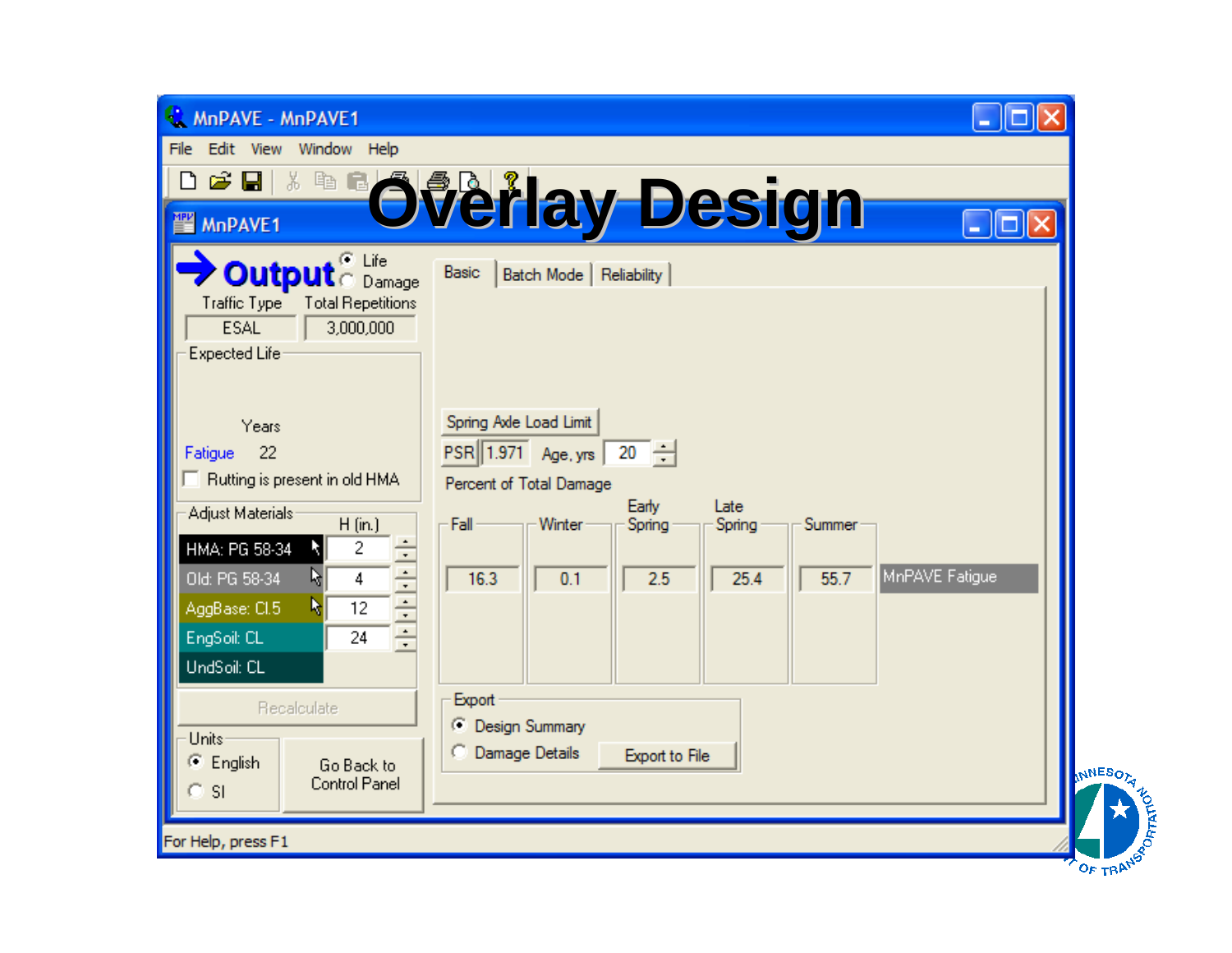## Lukanen Report: Pavement Performance Prediction Models 1992

$$
PSR = PSR_{initial} - e^{(a - b \times c^{t})}
$$

Where:

$$
t = \ln\left(\frac{1}{Age}\right)
$$

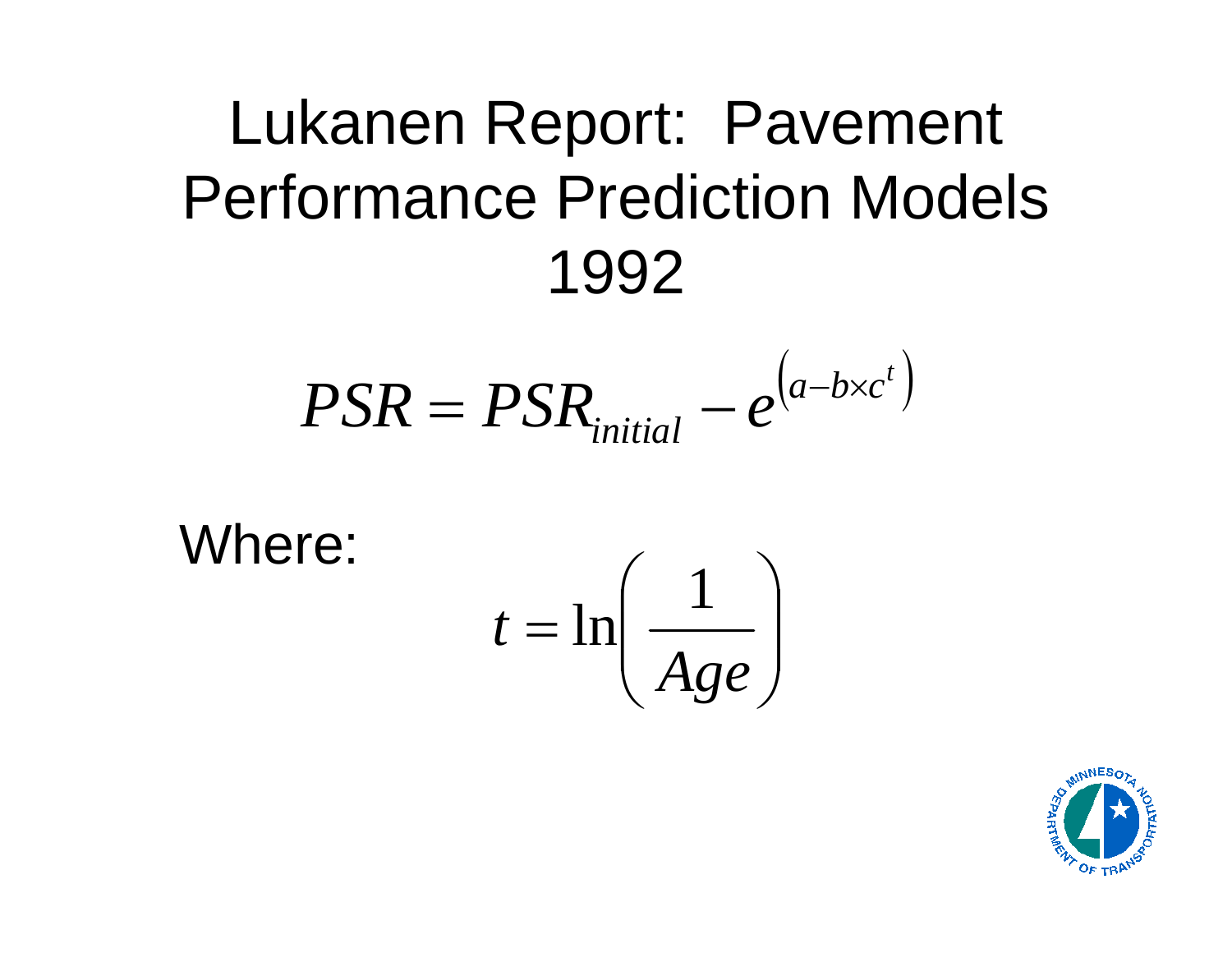## LRRB 828

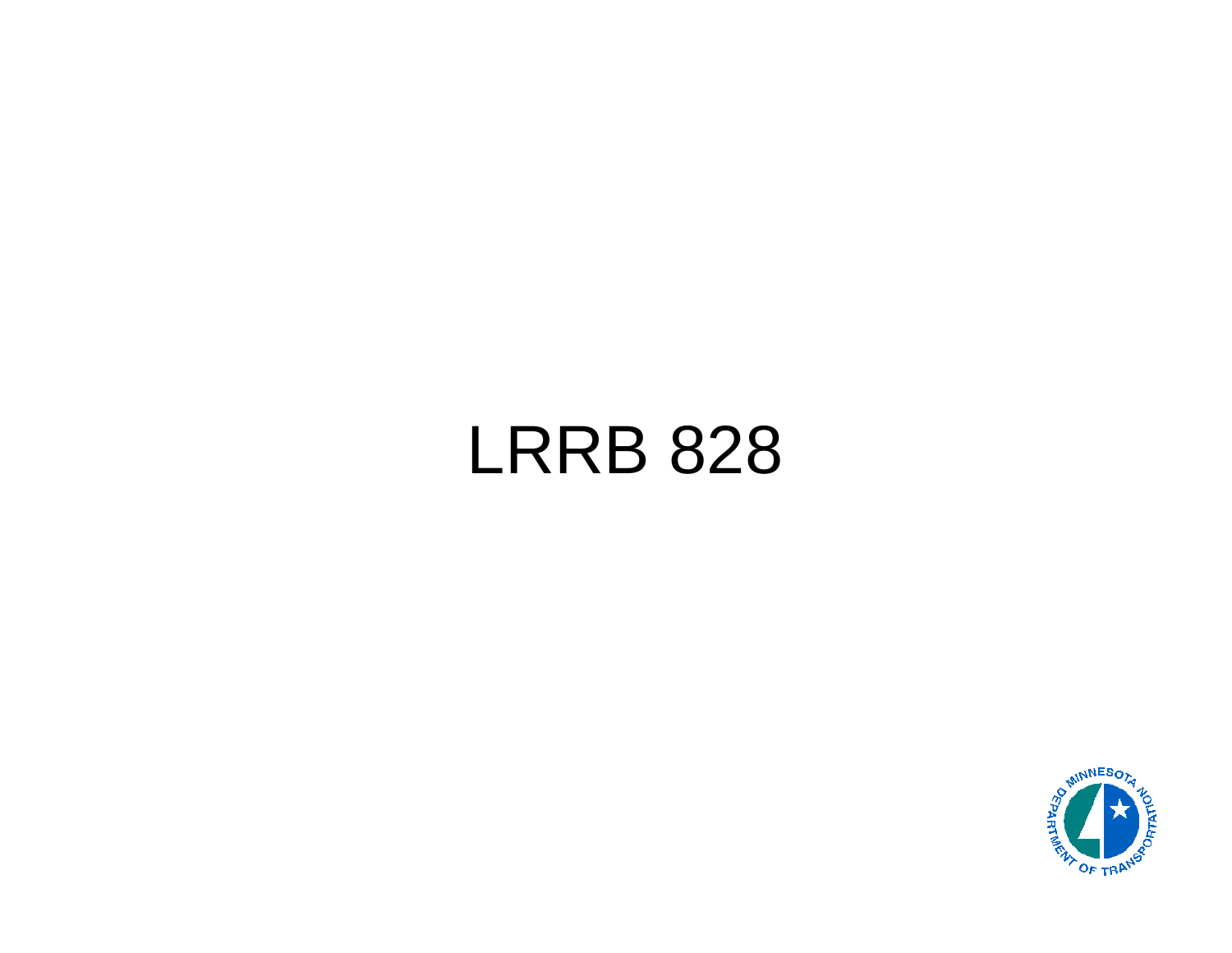#### **Cities & Counties Using PMS in 1998**



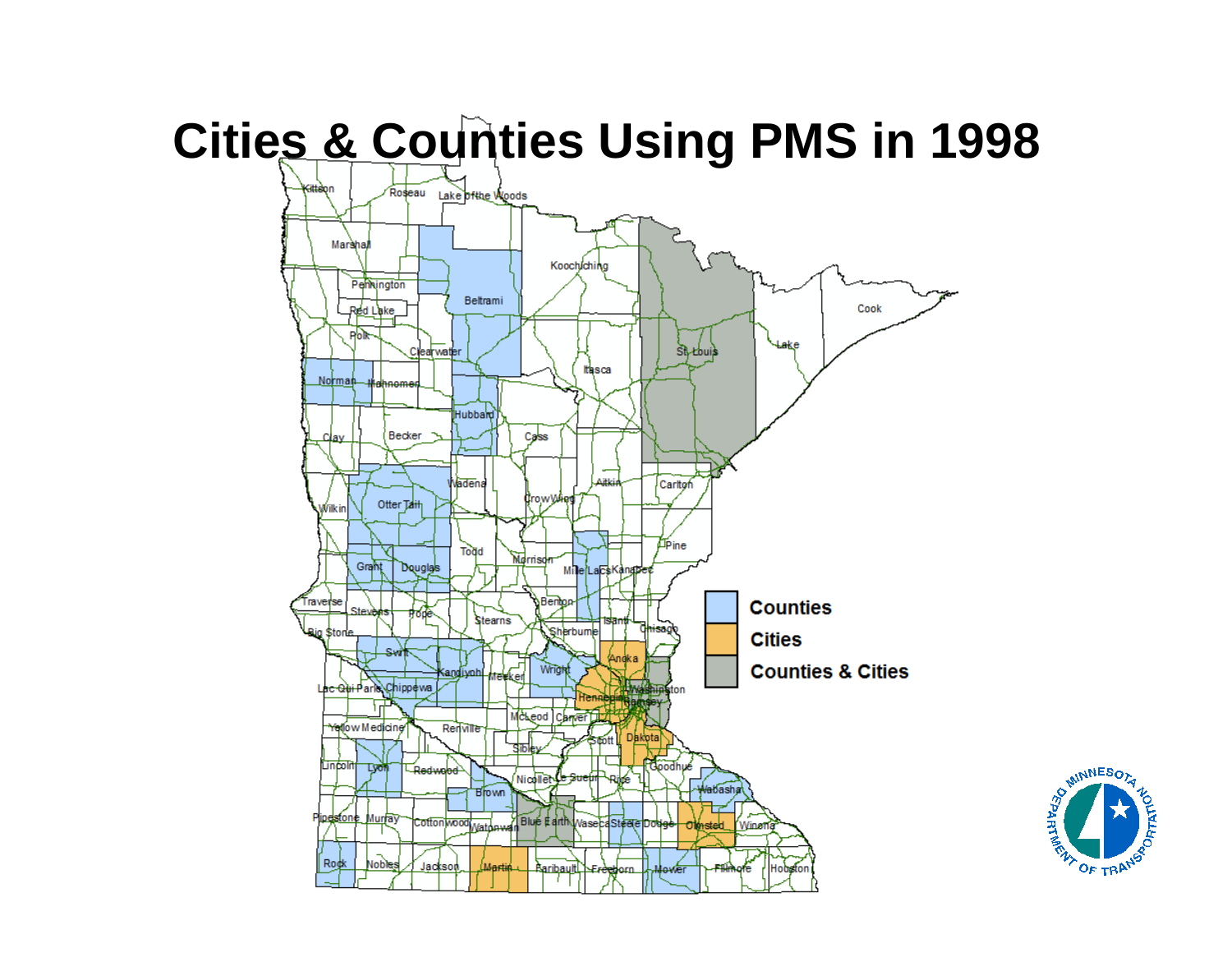

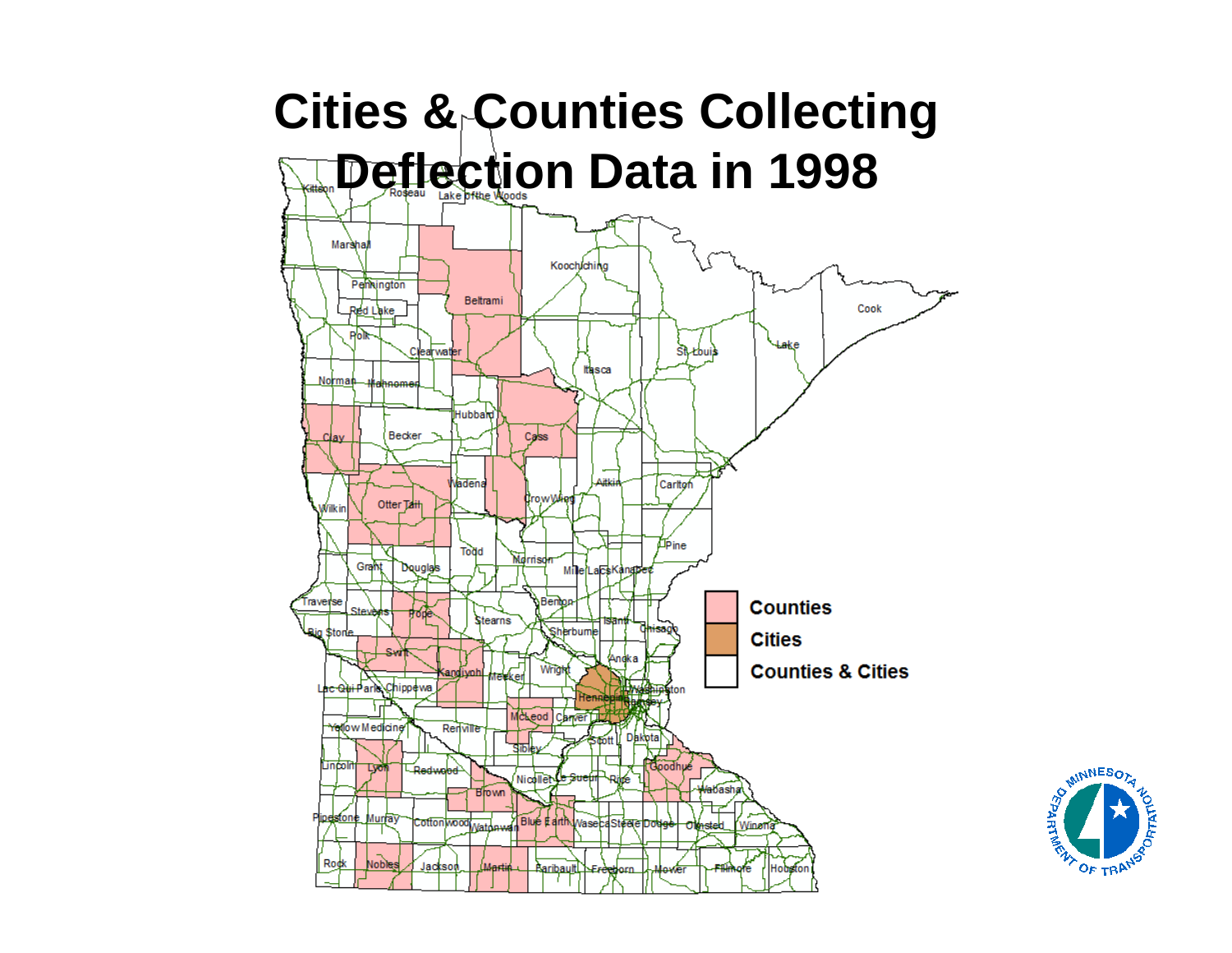

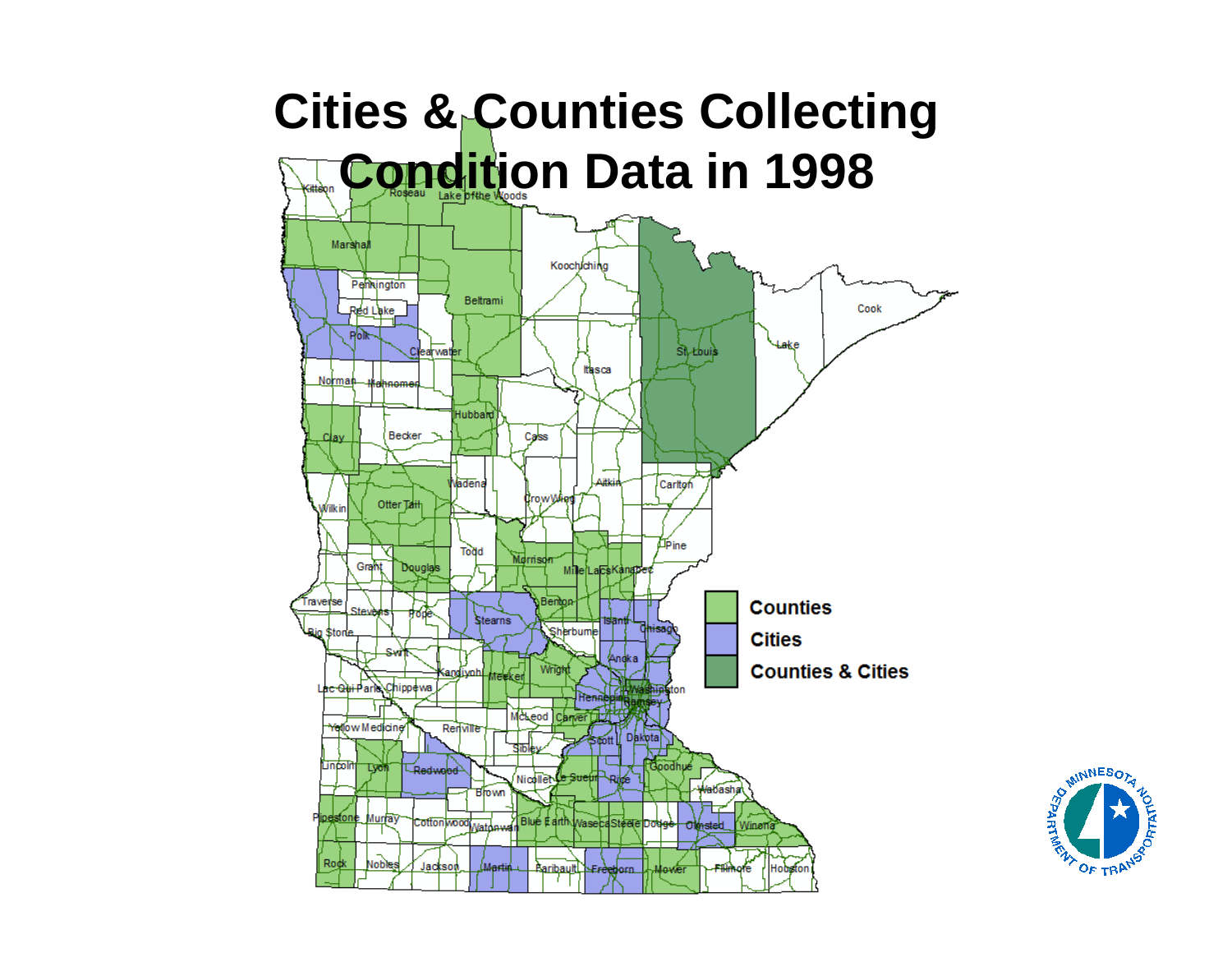

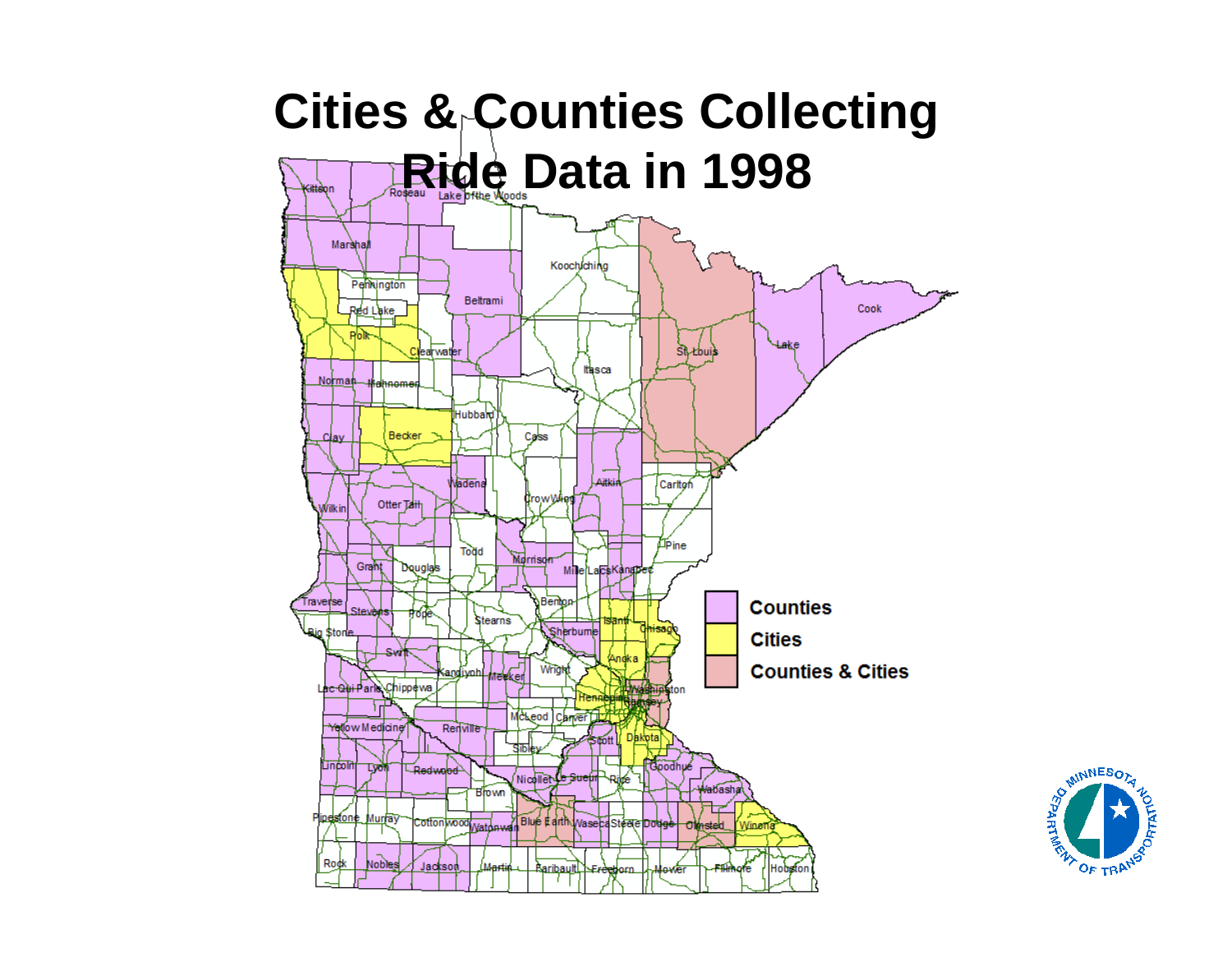# Other Development Tools

- GIS Geographic Information System
	- –Roads
	- –Soils
	- –Groundwater
- MPS Materials Performance System
	- and the state of the state – Soil and Aggregate Test Results
	- and the state of the state Pavement History
	- FWD
	- Traffic

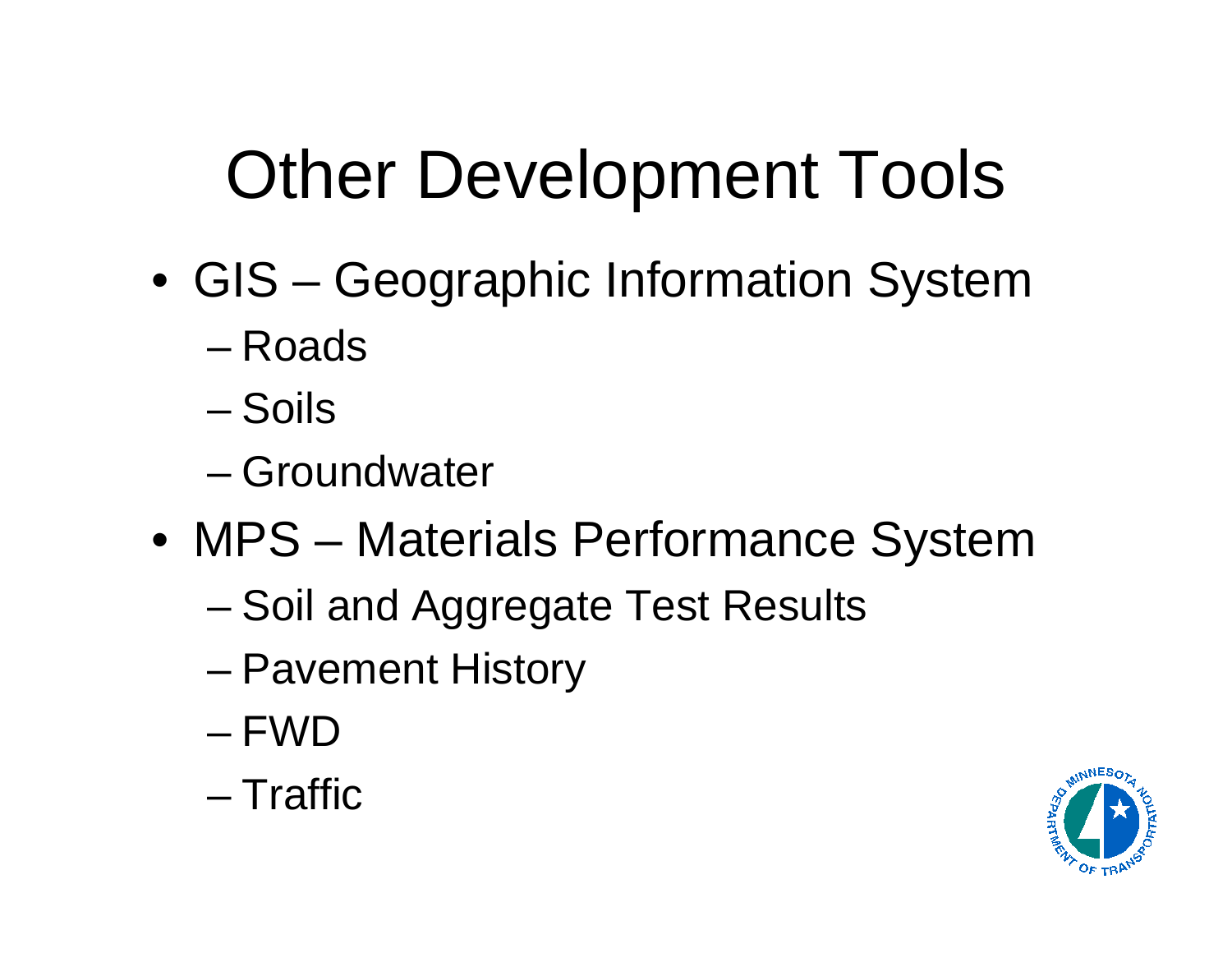## Future Work

- Refine transfer functions
- Expand procedure to cover rehabilitation
	- –**Overlays**
	- CIR
	- Rubblization
- Performance specifications
- Further work needed to characterize modified base gradations, select granular, Superpave, etc.